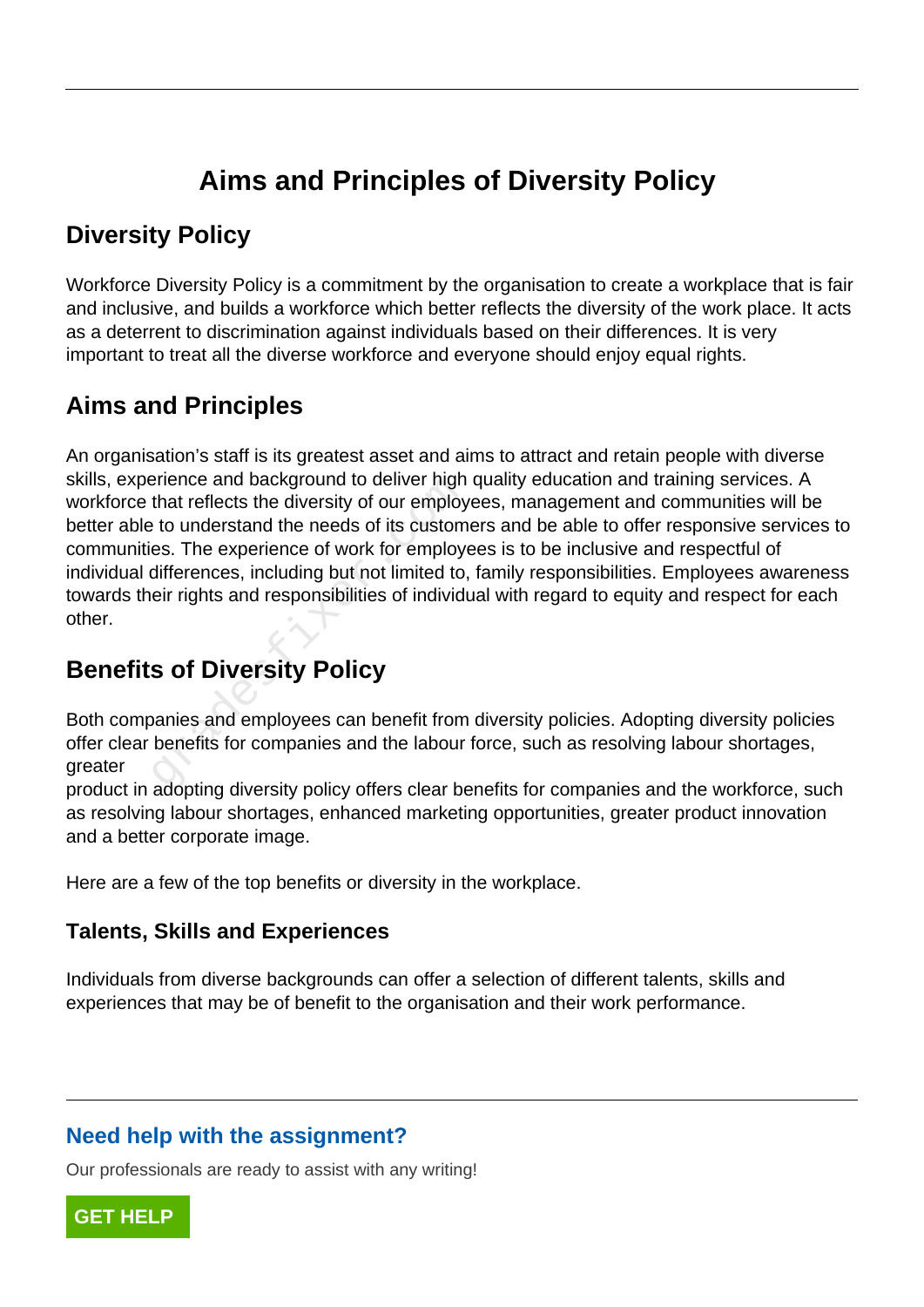#### **It Creates Innovation**

By working alongside people of different backgrounds, experiences and working styles, creative concepts can be born from bouncing ideas off of each other and offering feedback and suggestions.

#### **Language Skills can Open Doors for a Business**

Language barriers and cultural differences can often act as a bit of an obstacle for a company who want to expand their business over shores; however by hiring employees who speak different languages it can make it possible for a company to work on a global basis and interact with a broader client-base.

#### **Improves Employee Performance**

Employees are more likely to feel comfortable and happy in an environment where inclusivity is a priority. Equality in the workplace is important for encouraging workers from all backgrounds to feel confident in their ability and achieve their best. The higher the team morale, the more productive employees are. is are more likely to feel comfortable an<br>Equality in the workplace is important for<br>fident in their ability and achieve their k<br>employees are.<br>**Example of an and Induction Proces**<br>ent policy helps to ensure that you are<br>n

### **Requirement and Induction Procedure**

A recruitment policy helps to ensure that you are clear about:

- What volunteer-based services you are providing
- How you will bring volunteers into your organisation
- What kinds of volunteers you plan to recruit
- How they will be involved

It also outlines your approach to finding volunteers. For example, the purpose of your policy might be to ensure that:

- Volunteer positions are filled with the best possible candidate/s
- Ensure all selections are fair and equitable/based on merit
- Recruitment and selection processes adhere to the Equal Opportunity Policy
- A standard approach is adopted for the recruitment of all volunteer positions.

Procedures will vary between organisations, but should outline the how your policy will be put into action.

#### **Need help with the assignment?**

Our professionals are ready to assist with any writing!